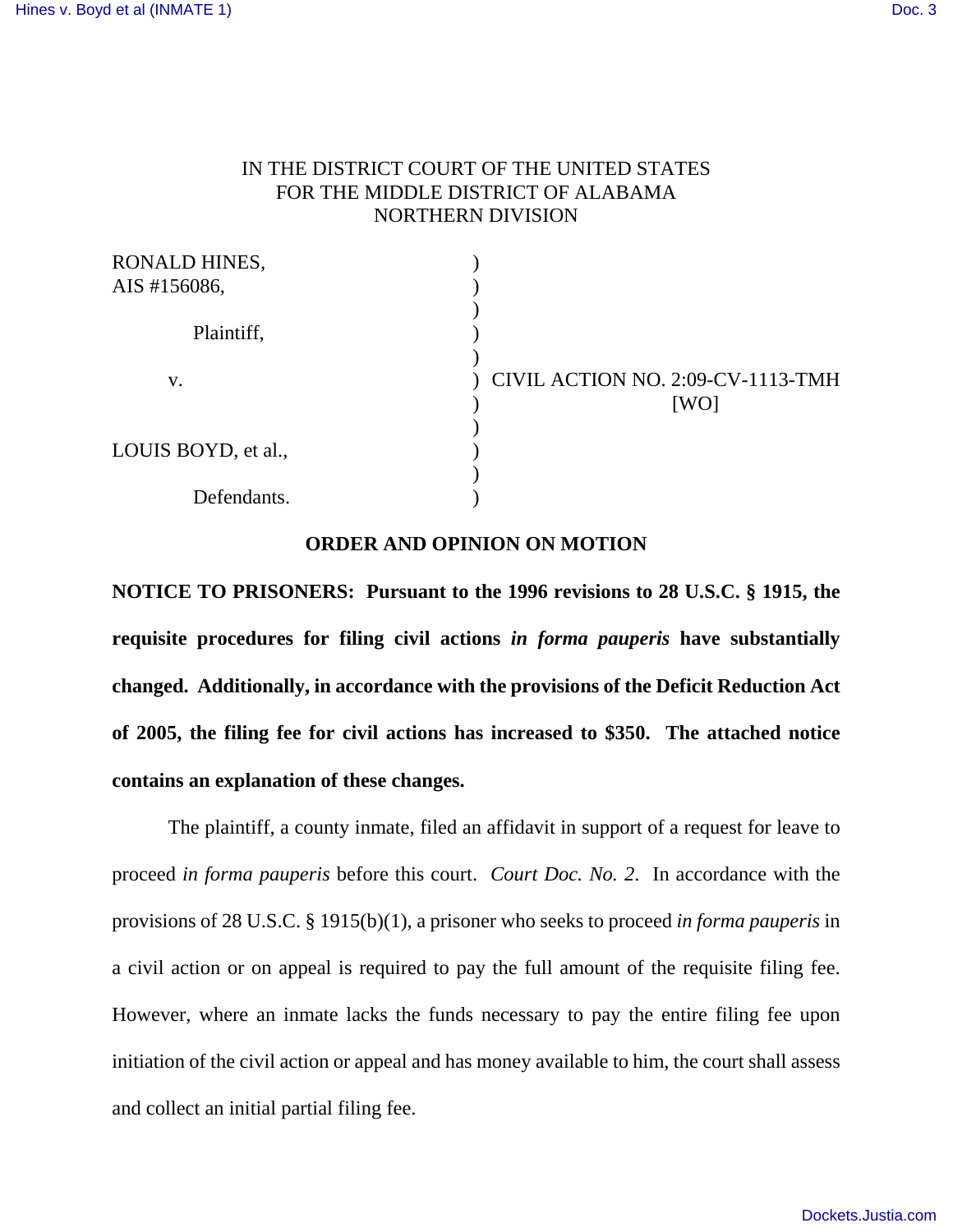The plaintiff submitted certified financial information which provides the court with information necessary to determine the average monthly deposits to the plaintiff's inmate account prior to the filing of this complaint. A review of this information reveals that the plaintiff lacks the funds necessary to pay the \$350.00 filing fee. The documents further establish that for the six month period immediately preceding the filing of the instant complaint the average monthly deposits to plaintiff's prison account were \$91.72. Such amount is greater than the average monthly balance of plaintiff's account. Thus, in accordance with the provisions of 28 U.S.C. § 1915(b)(1)(A), the plaintiff is required to pay an initial partial filing fee of \$18.34. Accordingly, it is

ORDERED that on or before January 4, 2010 the plaintiff shall forward to the Clerk of this Court the sum of \$18.34 as an initial partial filing fee. **The plaintiff is hereby advised that it is his responsibility to submit the appropriate paperwork to the prison account clerk for transmission of his funds to this court for payment of the initial partial filing fee**. If the funds have been dispersed from the plaintiff's prison account and are not now available to him, the plaintiff must make arrangements for payment of the requisite filing fee.

In accordance with the provisions of 28 U.S.C.  $\S$  1915(b)(2), it is hereby

#### ORDERED that:

1. The plaintiff shall make monthly payments of 20 percent of each preceding month's income and/or funds credited to his account as payments towards the \$350.00 filing fee.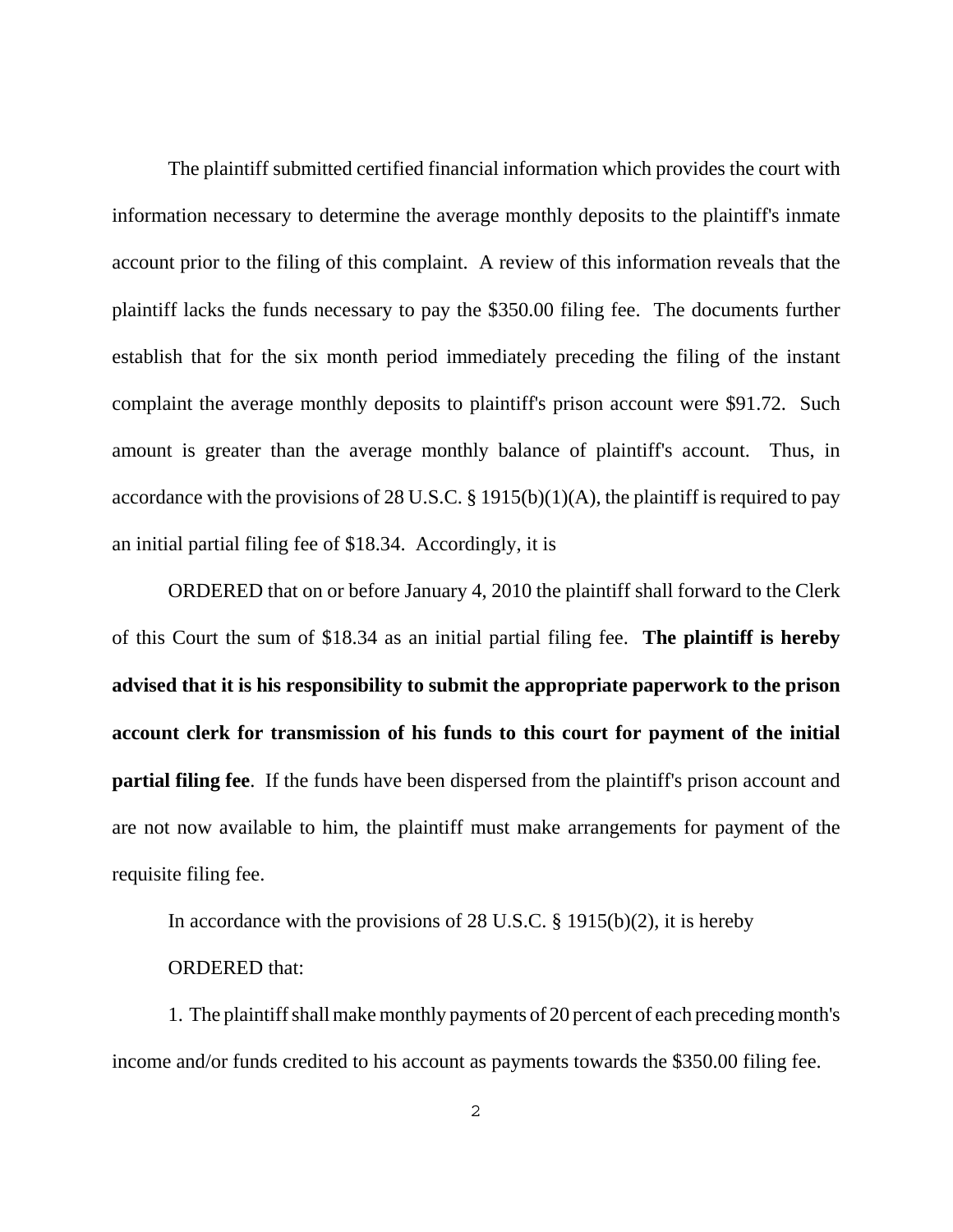2. Those persons having custody of the plaintiff shall forward the 20 percent payments described in the above paragraph from the plaintiff's account to the clerk of this court each time the amount in the plaintiff's account exceeds \$10.00 until the \$350.00 filing fee is paid in full. *Id.* 

To aid the plaintiff and those persons having custody of the plaintiff in complying with the requirements of this order, the clerk is DIRECTED to furnish a copy of this order to the inmate account clerk at the Easterling Correctional Facility. **The account clerk is hereby advised that no funds may be taken from the plaintiff's account for payment of the \$18.34 initial partial filing fee without permission of the plaintiff as the plaintiff must request payment of such by the account clerk.**

It is further

ORDERED that except to the extent that payment is required under this order the plaintiff's motion for leave to proceed *in forma pauperis* is hereby GRANTED.

The plaintiff is cautioned that if he fails to pay the initial partial filing fee in compliance with this order the Magistrate Judge will recommend that his case be dismissed and such dismissal will not be reconsidered unless exceptional circumstances exist. The plaintiff is advised that if he is unable to procure the initial partial filing fee within the time allowed by this court he must inform the court of such inability and request an extension of time within which to file the fee. **The plaintiff is further advised that if this case is dismissed for failure to pay the initial partial filing fee** *or* **for any other reason he**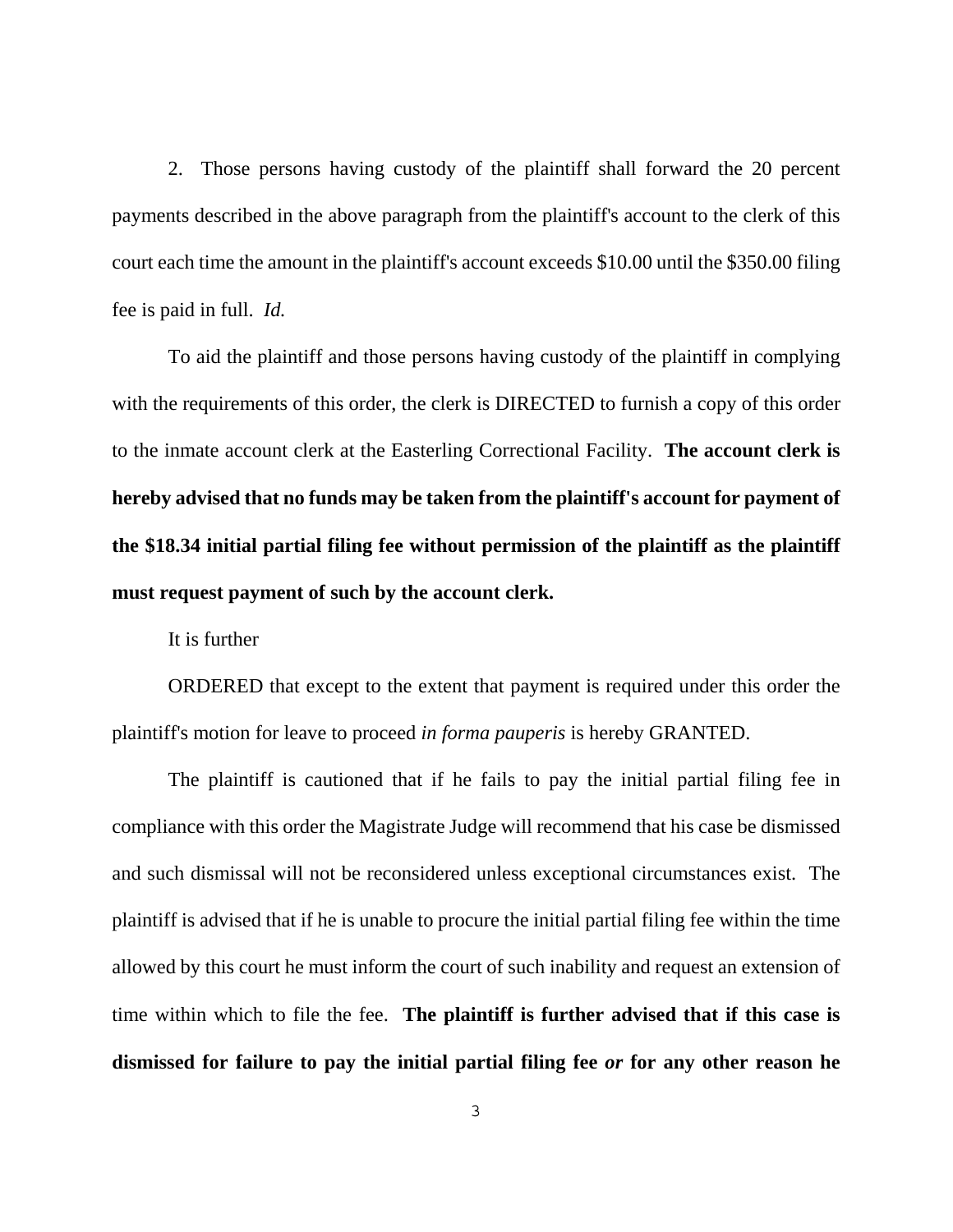**remains obligated to pay the \$350.00 filing fee**. The filing fee will be collected from any funds which become available to the plaintiff and will be forwarded to this court by those persons having custody of the plaintiff pursuant to the directives contained in this order. *Moreover, the plaintiff is hereby informed that notwithstanding payment of the initial partial filing fee this court will dismiss this case prior to service of process if the court determines that the action is frivolous, malicious, fails to state a claim upon which relief may be granted, or seeks monetary relief from a defendant who is immune from such relief in accordance with the provisions of 28 U.S.C. § 1915(e)(2)(B)(i), (ii) and (iii). Accordingly, if the plaintiff does not wish to proceed with this case he may seek dismissal of the case and request that no filing fee be collected.*

Additionally, the plaintiff is advised that if he files a notice of appeal he will likewise be required to pay the requisite appellate filing fee which is currently \$455.00. Thus, if at the time the plaintiff files a notice of appeal he has the necessary funds to pay the \$455.00 filing fee, he must submit such amount to the court with the notice of appeal. If the requisite funds are not available and the plaintiff seeks to proceed *in forma pauperis* on his appeal, he must complete an affidavit in support of such request and supply the court with a certified copy of his prison account statement for the 6-month period preceding the filing of the appeal. However, the plaintiff is informed that regardless of this court's determination on his *in forma pauperis* motion the entire appellate filing fee will be collected from those persons having custody of him from funds available in his prison account in a manner similar to that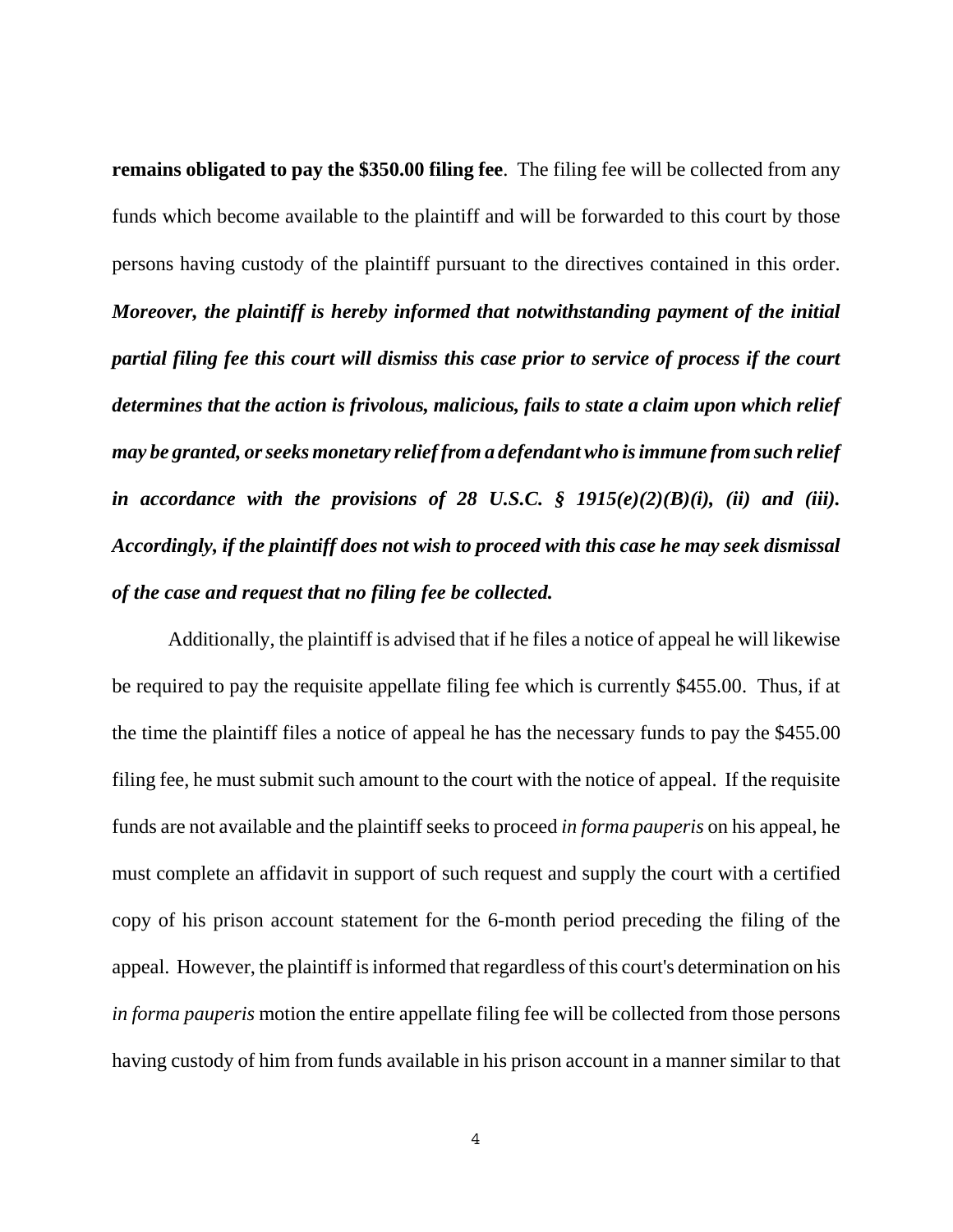outlined in this order.

Done this 10th day of December, 2009.

 /s/ Wallace Capel, Jr. WALLACE CAPEL, JR. UNITED STATES MAGISTRATE JUDGE